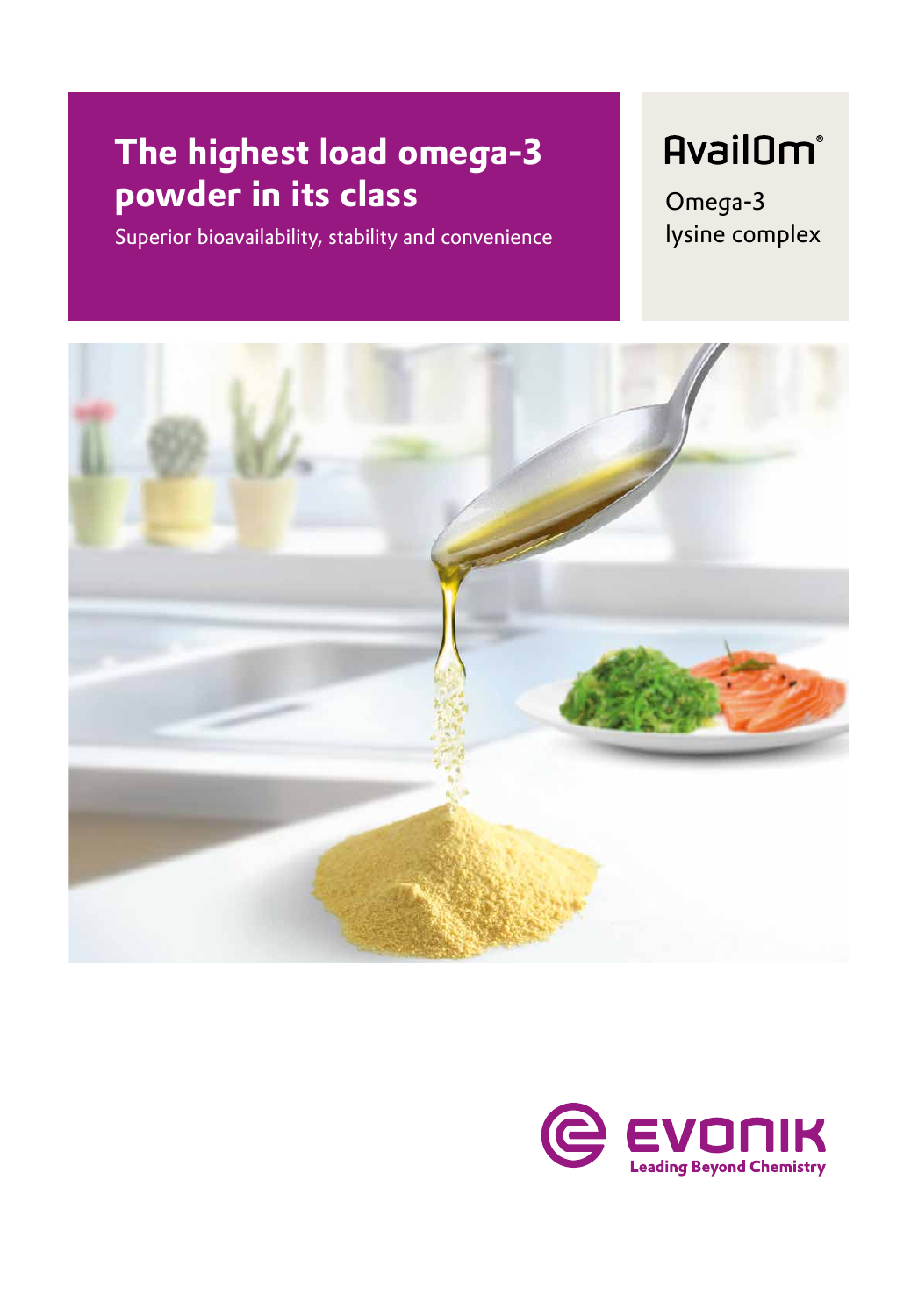## A high-load omega-3 platform with unmatched properties

Global use of omega-3 fatty acids is growing rapidly due to rising consumer demand for supplements that can support healthy heart, brain, joint and eye function during all stages of life. However, with consumers becoming increasingly wellinformed about their dietary options, traditional omega-3 supplement forms are no longer enough. To maximize brand loyalty, consumer surveys have shown that products must be as efficacious, convenient and comfortable as possible. Does your omega-3 supplement form tick all the right boxes?

| Is the dosage form small and easy to swallow?                                          |  |
|----------------------------------------------------------------------------------------|--|
| Does it stop undesirable smells or aftertaste?                                         |  |
| Does it avoid fishy burps?                                                             |  |
| Is sourcing sustainable and of the highest quality?                                    |  |
| Can it minimize the number of omega-3 or<br>multi-ingredient dosage forms taken daily? |  |



*\* Taking into account 5 times higher bioavailability of AvailOm® and 3 times for krill oil compared to omega-3 ethyl esters.*

#### **50% EPA AND DHA IN A POWDER FORM**

AvailOm® is the highest-load omega-3 powder in its class with 50% EPA and DHA as a free fatty acid by weight.



#### **DIRECTLY COMPRESSIBLE INTO TABLETS**

AvailOm® is a single entity free-flowing powder that is directly compressible to enable next generation multi-combination products for improved convenience.

#### **MORE THAN FOUR YEARS OF OXIDATION RESISTANCE**

AvailOm® delivers unrivaled stability with studies showing oxidation resistance of at least 4 years without the use of additives.



### **HIGH QUALITY OMEGA-3 FATTY ACIDS FROM ALGAE AND SUSTAINABLE FISHING**

AvailOm® is derived from sustainable sources to protect not only fish and krill, but other species that depend upon them.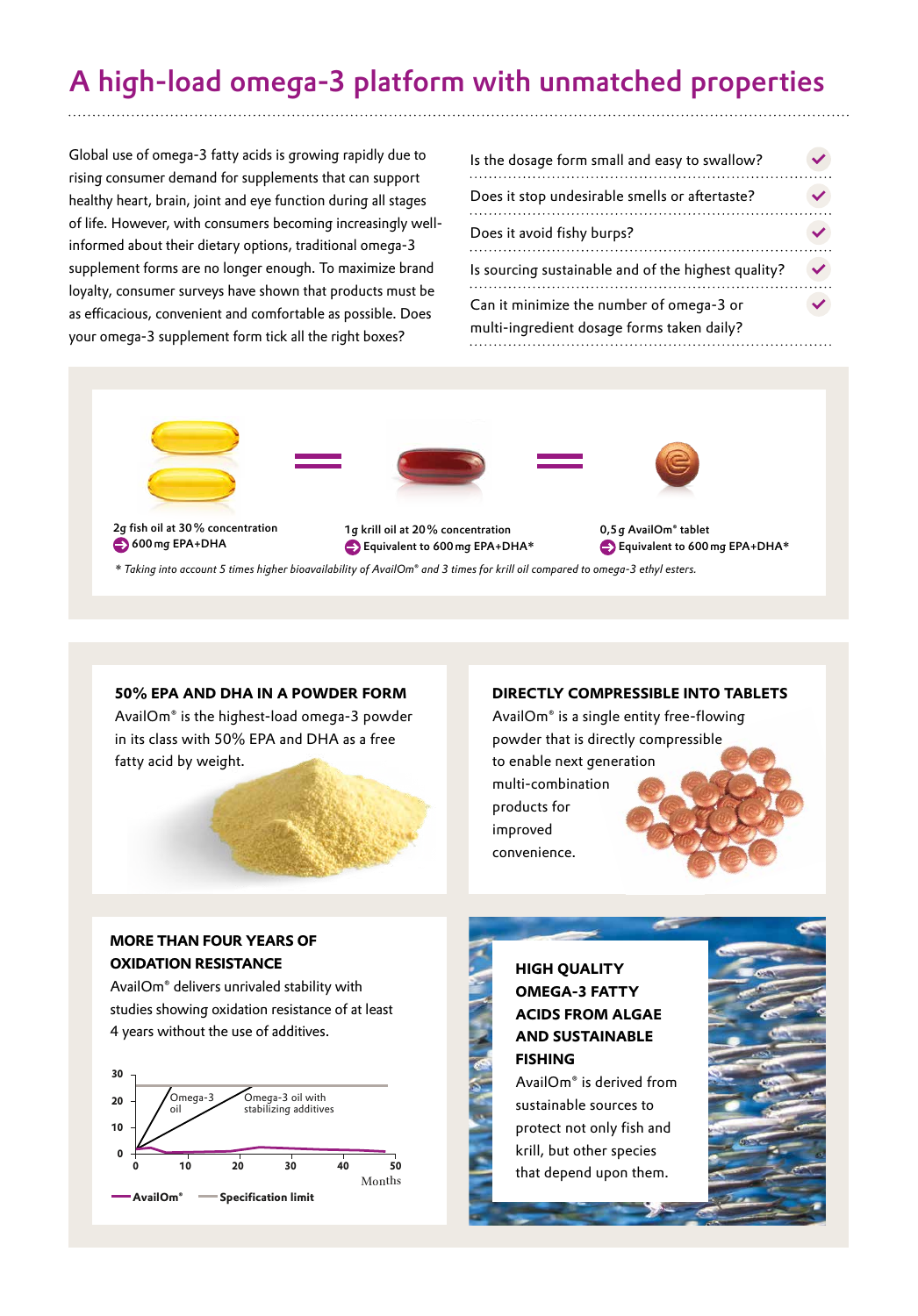## What gives AvailOm® its competitive advantage?

AvailOm® utilizes a proprietary process to combine free fatty acids and essential amino acids to form a solid omega-3 lysine complex with unmatched properties.

This technology allows EPA and DHA to be readily absorbed without any requirement for the body to break down ethyl ester or triglyceride forms for their uptake.



*Comparison of the mechanism of absorption of different forms of omega-3 products*

#### **AVAILOM® OFFERS SUPERIOR BIOAVAILABILITY**

The bioavailability of AvailOm® has been confirmed to be more than five times higher than traditional liquid omega-3 softgels, even with a low fat diet or on an empty stomach.



*Source: Own clinical data, publication pending*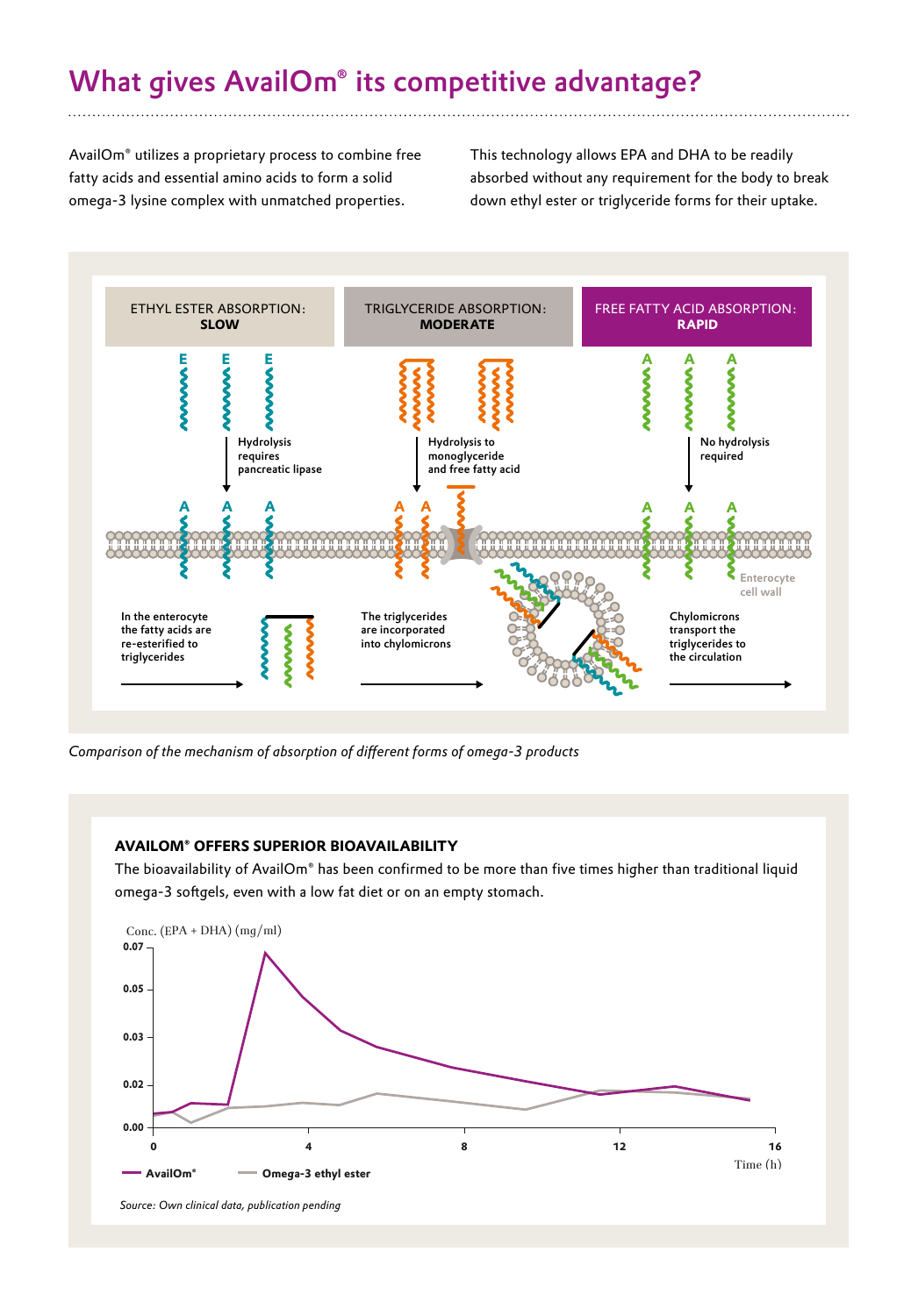## A complete platform to match your formulation needs

Regular supplementation with omega-3 EPA and DHA offers a range of health benefits throughout life. Whether for early pregnancy, maternity or healthy aging, AvailOm® offers tailor-made solutions to match each requirement.

Three different grades are available, each with an additional dose of the amino acid lysine, to target specific health areas. Select the form that is most effective and sustainable for your target consumer group.

# AvailOm® 50 High EPA

- Fish oil-based
- EPA as free fatty acid min. 30 wt%
- DHA as free fatty acid min. 15 wt%
- Applications: Dietary supplements for heart health, joint health & inflammation
	- *healthy aging*

## AvailOm® 50 High DHA

- Fish oil-based
- EPA as free fatty acid min. 11 wt%
- DHA as free fatty acid min. 34 wt%
- Applications: Dietary supplements for infant eye & brain development, eye health & cognition
	- *pregnancy, maternity & healthy aging*

## AvailOm® 50 High DHA Algae

- Algae oil-based
- $\cdot$  EPA as free fatty acid min. 1 wt%
- DHA as free fatty acid min. 48 wt%
- Applications: Dietary supplements for infant eye & brain development, eye health & cognition

 *pregnancy, maternity & healthy aging, #vegan #vegetarian*

# **EFFECTS OF EPA AND DHA: A WORLD OF CONSUMER BENEFITS**

**Infant eye & Eye health Cognition Mood Immunity Gut health Heart health Inflammation Joint health**

**brain development**

**EPA DHA**





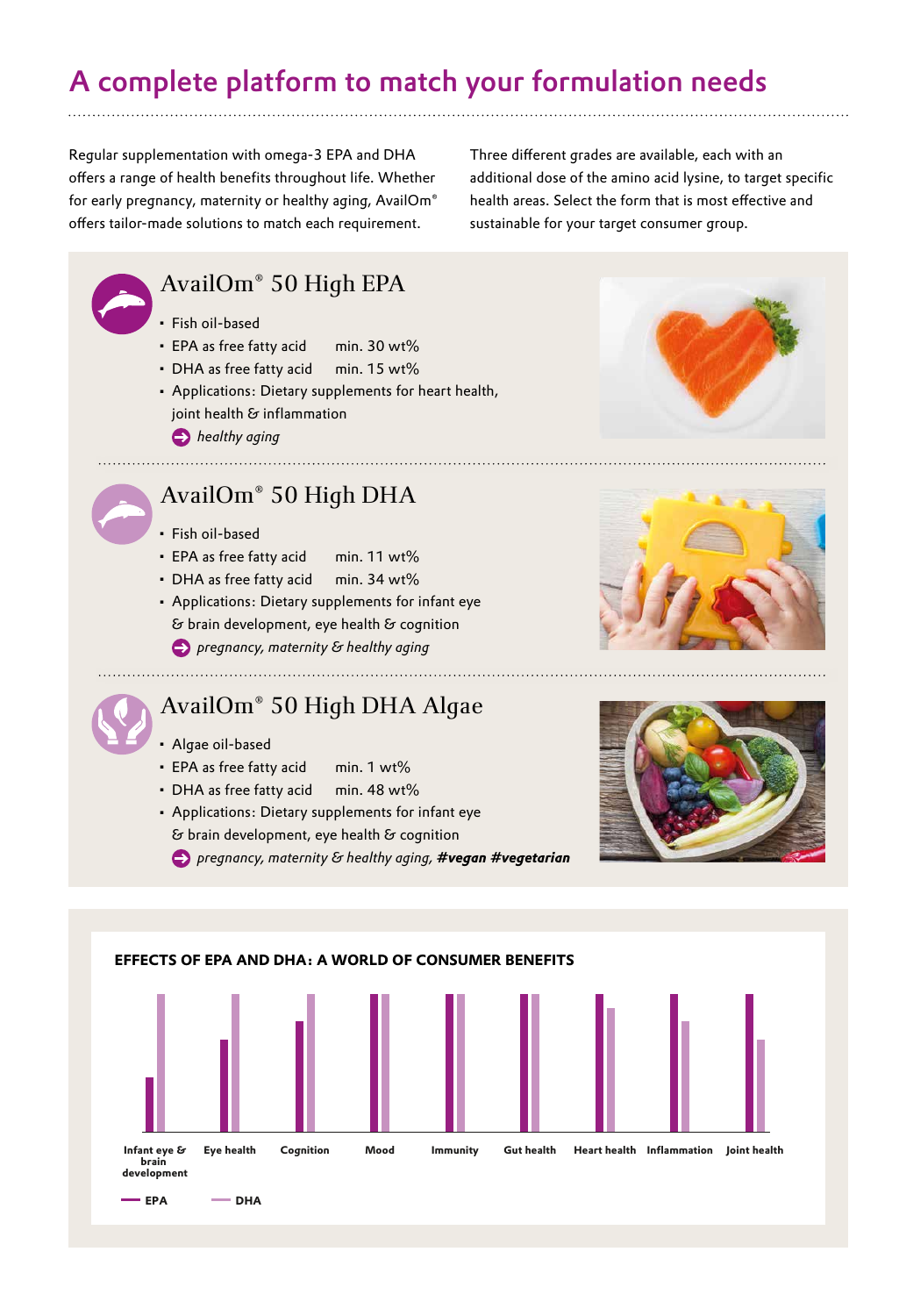## Creating a world of formulation opportunities

The superior potency, bioavailability and stability of AvailOm® creates significant opportunities to develop single and multi-ingredient consumer-friendly supplements in

a range of dosage forms to address specific application, consumer or regulatory requirements. Leverage the expertise of Evonik to enhance and differentiate your brand.

#### **MULTI-INGREDIENT FORMULATIONS**

The highly concentrated form and easy handling characteristics of AvailOm® create a range of attractive multi-ingredient combination opportunities. Consider combining AvailOm® with botanicals as well as other active health ingredients such as probiotics, prebiotics, minerals, proteins and vitamins.





#### **ORAL SOLID DOSAGE FORMS**

AvailOm® is ideally suited for use in film coated tablets and hard capsules. Dosage forms can be developed in a range of different sizes and shapes in combination with taste and odor barrier coatings such as EUDRAGUARD® natural to address specific consumer group requirements.

#### **PLATFORM CUSTOMIZATION**

Evonik can leverage more than six decades of expertise with solid oral dosage forms to customize your formulation addressing specific functionality, consumer or regulatory requirements. Options include advanced functional coatings, coating colors, conditionspecific combinations, special dosage form shapes, and the supply of clean label formulations.



Contact us to learn more about formulation development and scale-up services that are available across our global network of labs in North America, Europe and Asia. In

addition to rapid feasibility studies, technical or HACCP compliant samples can be supplied. A range of analytical services for product quality are also available.